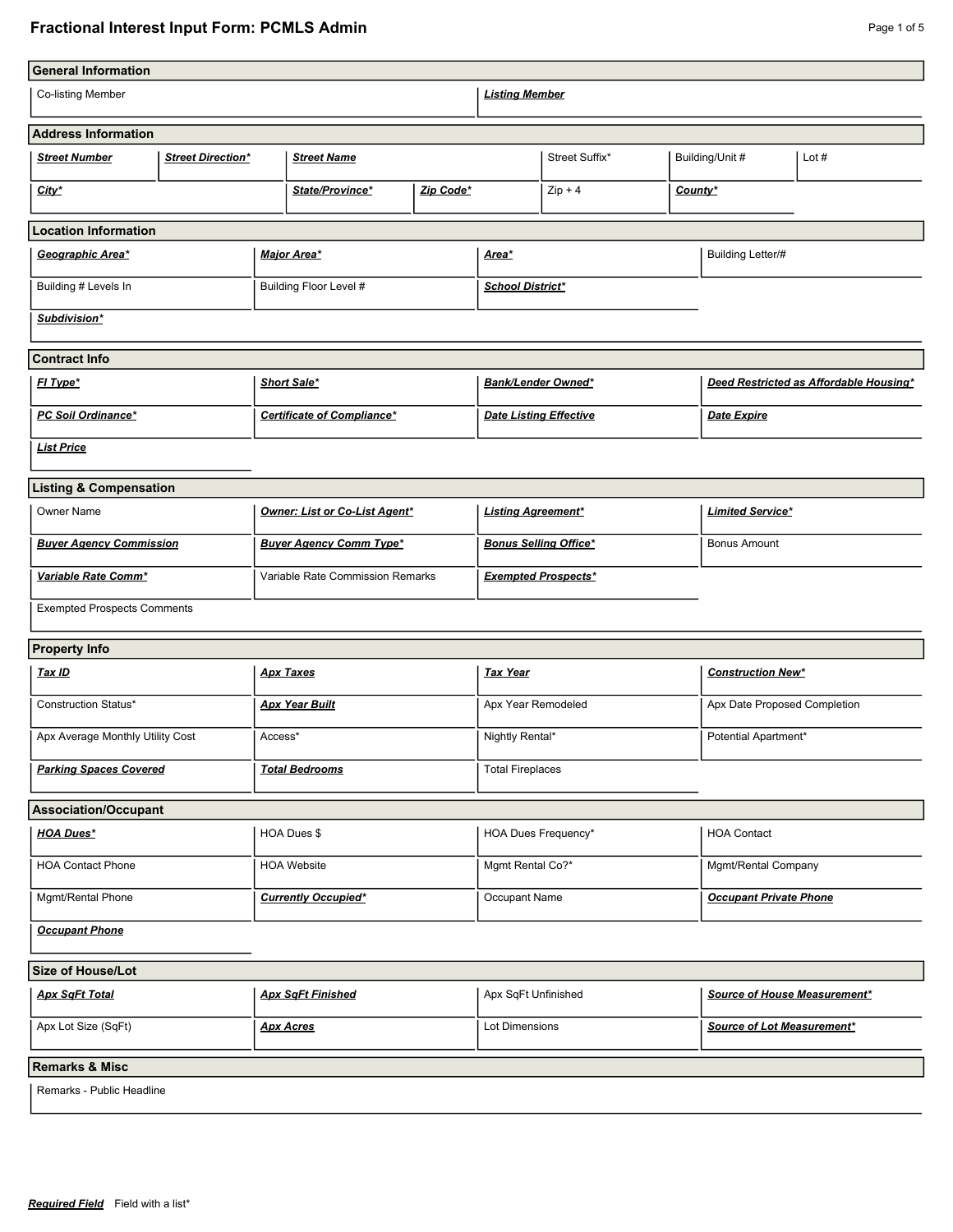## **Fractional Interest Input Form: PCMLS Admin Page 2 of 5 Page 2 of 5 Page 2 of 5**

Public Remarks

Remarks - Confidential

Office Remarks

Seller Opt Out: └─Seller Directs Listing to be Excluded from Internet └─Seller Directs Address to be Excluded from Internet └─Seller Directs Listing to Not Be Used in AVMs on Internet Seller Directs Listing to Not Allow Comments on Internet

Publish this listing to: LeRealtor.COM Le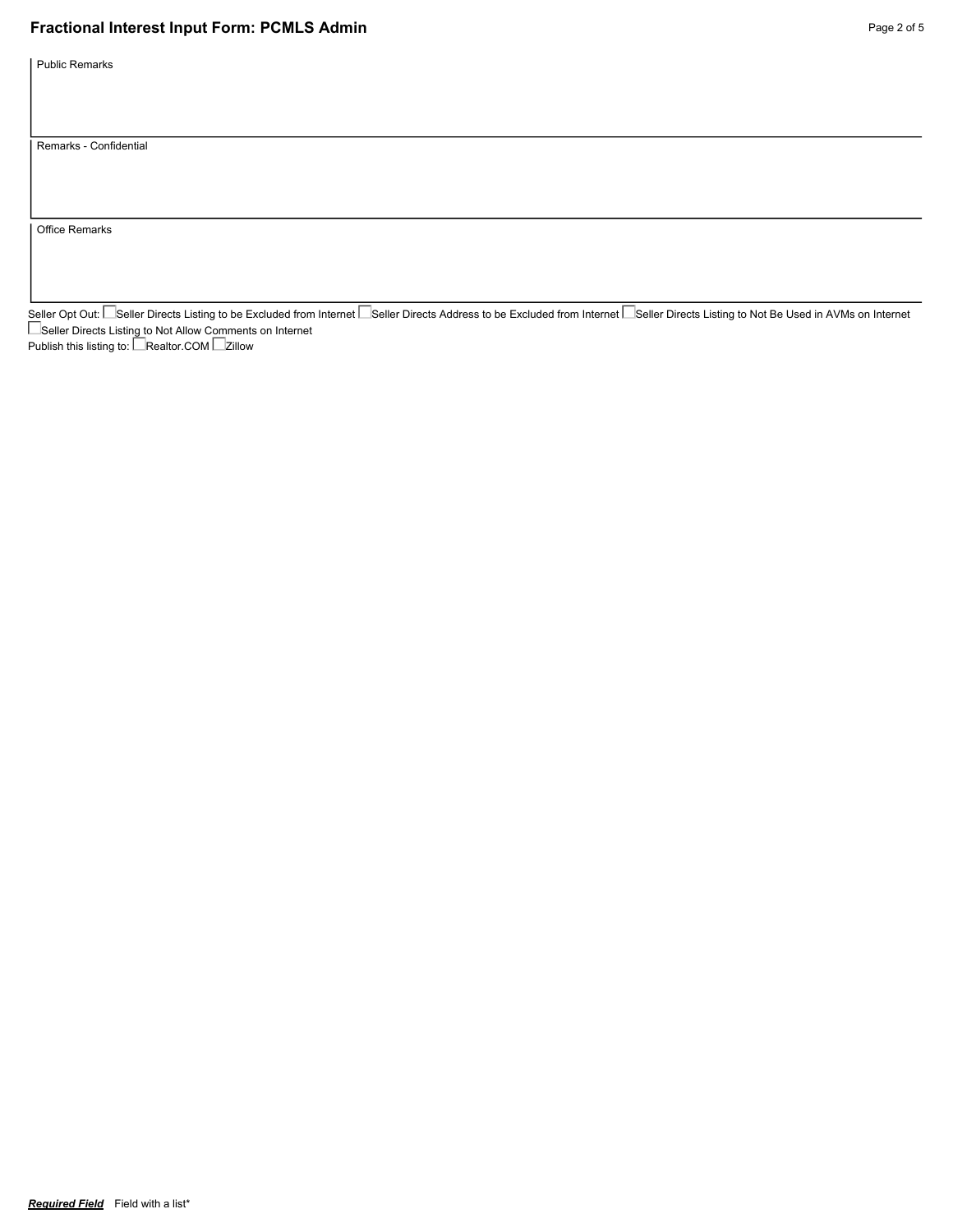## **Fractional Interest Input Form: PCMLS Admin Page 101 Contract Contract Contract Page 3 of 5**

| <b>Special Seller Circumstances</b>       |                             | Environmental Certificate: 1 to 3 reg'd          |                                | Water: 1 to 4 req'd                              |                                    |  |
|-------------------------------------------|-----------------------------|--------------------------------------------------|--------------------------------|--------------------------------------------------|------------------------------------|--|
| <b>Bankruptcy Property</b>                | <b>Third Party Approval</b> | <b>Build Green Utah</b>                          | <b>NAHB</b> Green              | Irrigation                                       | <b>Well Permit</b>                 |  |
| Corporate Owned                           | See Confidential            | Certified                                        | Certification                  | Private                                          | None                               |  |
| In Foreclosure                            | Remarks                     | <b>ENERGY Star Certified</b>                     | None                           | Public                                           | See Remarks                        |  |
| Relocation                                | Other                       | Homes                                            | See Remarks                    | Secondary Water                                  | Other                              |  |
| <b>Time/Equity Share Season</b>           |                             | <b>HERS Index Score</b><br><b>LEED For Homes</b> | Other                          | Well                                             |                                    |  |
| Time/Equity Share Season:                 |                             |                                                  |                                | Sewage: 1 to 3 req'd                             |                                    |  |
| Time Weeks Included:                      |                             | Style: 1 to 5 req'd                              |                                | <b>Public Sewer</b>                              | None                               |  |
| Time/Week/Interval Number:                |                             | Contemporary                                     | Single Level Unit              | Septic Tank                                      | See Remarks                        |  |
|                                           |                             | Fixer - Upper                                    | <b>Split Entry</b>             | Sewer Pump Required                              | Other                              |  |
| Time/Eq Share Interval Type:              |                             | Historical                                       | Split Level                    |                                                  |                                    |  |
| <b>Additional Tax ID's</b>                |                             | <b>Hotel Room</b><br>Log                         | <b>Stacked Flats</b><br>Studio | Heating: 1 to 5 req'd                            |                                    |  |
| Tax ID 2:                                 |                             | Mountain Contemporary                            | Traditional                    | Baseboard<br><b>Boiler</b>                       | <b>Natural Gas</b><br>Pre-Plumbed  |  |
| Tax ID 3:                                 |                             | Multi-Level Unit                                 | Victorian                      | Boiler - Energy Star                             |                                    |  |
| Add'l Tax 1:                              |                             | Multi-Story                                      | See Remarks                    | Rated                                            | Propane<br>Radiant                 |  |
| Add'l Tax 2:                              |                             | One Story                                        | Other                          | Ceiling                                          | <b>Radiant Floor</b>               |  |
| <b>Terms Offered</b>                      |                             | Renovated/Restored                               |                                | Electric                                         | Solar                              |  |
|                                           |                             |                                                  |                                | Fireplace                                        | Steam                              |  |
| 1031 Exchange                             | Lease Option                | <b>Exterior: 1 to 4 reg'd</b>                    |                                | Floor Furnace                                    | <b>Tankless Heating</b>            |  |
| 2nd Trust Deed                            | Lease Purchase              | Aluminum Siding                                  | Stone                          | <b>Forced Air</b>                                | Wall Furnace                       |  |
| Assumable                                 | <b>Owner Finance</b>        | <b>Brick Veneer</b>                              | Stucco                         | Furnace - Energy Star                            | Zoned                              |  |
| Cash                                      | Trade                       | HardiPlank Type                                  | <b>Vinyl Siding</b>            | Rated                                            | None                               |  |
| Conventional                              | See Remarks                 | Log Siding                                       | Wood Siding                    | Geothermal                                       | See Remarks                        |  |
| Government Loan                           | Other                       | Shingle Siding                                   | See Remarks                    | Heat Pump                                        | Other                              |  |
| Building Type: 1 to 3 reg'd               |                             | Siding - Reclaimed Wood                          | Other                          | <b>Hot Water</b>                                 |                                    |  |
| Cluster                                   | <b>Twin Home</b>            | <b>Steel Siding</b>                              |                                | Cooling: 1 to 5 req'd                            |                                    |  |
| Single Home                               | See Remarks                 | Construction: 1 to 4 reg'd                       |                                |                                                  |                                    |  |
| Stacked/Multi Level                       | Other                       |                                                  |                                | AC - Room                                        | <b>Evaporative Cooling</b>         |  |
| Townhouse                                 |                             | <b>Brick</b>                                     | Log                            | Air Conditioning                                 | None                               |  |
|                                           |                             | Concrete                                         | Post & Beam                    | Central Air                                      | See Remarks                        |  |
| Road Frontage Type: 1 to 6 reg'd          |                             | Frame                                            | <b>SIPs Panels</b>             | <b>ENERGY STAR</b><br><b>Qualified Equipment</b> | Other                              |  |
| Gated                                     | See Remarks                 | Frame - Metal                                    | See Remarks                    |                                                  |                                    |  |
|                                           |                             |                                                  |                                |                                                  |                                    |  |
| Private Road                              | Other                       | Frame - Wood                                     | Other                          | <b>Equipment</b>                                 |                                    |  |
| Public                                    |                             | ICFs (Insulated Concrete)                        |                                | Air Purifier                                     | Solar Photovoltaic - Net           |  |
|                                           |                             | Forms)                                           |                                | Appliances                                       | Metering                           |  |
| <b>Road Surface Type</b>                  |                             | <u>Foundation:</u> 1 to 4 req'd                  |                                | Audio System                                     | Solar Photovoltaic - Off           |  |
| 4WD Recommended                           | Paved                       | <b>Block</b>                                     | Wood                           | Central Vacuum                                   | Grid                               |  |
| Dirt                                      | See Remarks                 | <b>Concrete Perimeter</b>                        | None                           | Computer Network -                               | Solar Photovoltaic - Pre-<br>Wired |  |
| Gravel                                    | Other                       | Concrete Slab                                    | See Remarks                    | Prewired                                         | Thermostat -                       |  |
| <b>Access Unit How</b>                    |                             | Pillar/Post/Pier                                 | Other                          | Fire Pressure System                             | Programmable                       |  |
| Elevator                                  | <b>Stairs</b>               | Rock                                             |                                | Garage Door Opener                               | <b>TV Antenna</b>                  |  |
| Ramp                                      |                             | <b>Basement</b>                                  |                                | Humidifier                                       | Water Heater - Electric            |  |
|                                           |                             |                                                  |                                | Intercom                                         | Water Heater - Gas                 |  |
| <b>Property Description: 1 to 9 reg'd</b> |                             | Crawl Space                                      | Sump Pump                      | Media System - Prewired                          | Water Heater - Tankless            |  |
| Adjacent Common Area                      | $\Box$ PUD - Planned Unit   | Partial                                          |                                | Satellite Components<br>Satellite Dish           | <b>Water Purifier</b>              |  |
| Land<br>Adjacent Public Land              | Development<br>Secluded     | Roof: 1 to 4 req'd                               |                                | Security System -                                | Water Softener - Owned             |  |
| Corner                                    | South Facing                | Asphalt                                          | Slate                          | Installed                                        | Water Softener - Rented            |  |
| Cul-de-sac                                | Steep                       | Composition                                      | Tar/Gravel                     | Security System -                                | None                               |  |
| <b>Gradual Slope</b>                      | Wooded/Heavily              | Copper                                           | Tile                           | Prewired                                         | See Remarks                        |  |
| Level                                     | Wooded/Partially            | Flat                                             | Wood                           | Smoke Alarm                                      | Other                              |  |
| Natural Vegetation                        | See Remarks                 | Metal                                            | See Remarks                    | Appliances: 1 to 12 req'd                        |                                    |  |
| On Bus Route                              | Other                       | Shake                                            | Other                          | Dishwasher                                       | <b>Indoor Grill</b>                |  |
|                                           |                             | Shingle                                          |                                | Disposal                                         | Microwave                          |  |
| <b>Views</b>                              |                             | Utilities: 1 to 7 req'd                          |                                | Double Oven                                      | Oven                               |  |
| <b>Golf Course</b>                        | Ski Area                    | Cable Available                                  | Phone Available                | Dryer - Electric                                 | Refrigerator                       |  |
| Lake                                      | Stream                      | <b>Electricity Connected</b>                     | Phone Lines/Additional         | Dryer - Gas                                      | <b>Trash Compactor</b>             |  |
| Meadow                                    | Trees/Woods                 | Generator                                        | Propane                        | <b>Electric Range</b>                            | Washer                             |  |
| Mountain(s)                               | Valley                      | <b>High Speed Internet</b>                       | None                           | <b>ENERGY STAR</b>                               | Washer - Front Load                |  |
| Pond                                      | See Remarks                 | Available                                        | See Remarks                    | <b>Qualified Dishwasher</b>                      | <b>Energy Star Rated</b>           |  |
| River                                     | Other                       | Natural Gas Connected                            | Other                          | <b>ENERGY STAR</b>                               | Washer/Dryer Stacked               |  |
|                                           |                             |                                                  |                                | <b>Qualified Refrigerator</b>                    | None                               |  |
|                                           |                             |                                                  |                                | Freezer<br>Gas Range                             | See Remarks<br>Other               |  |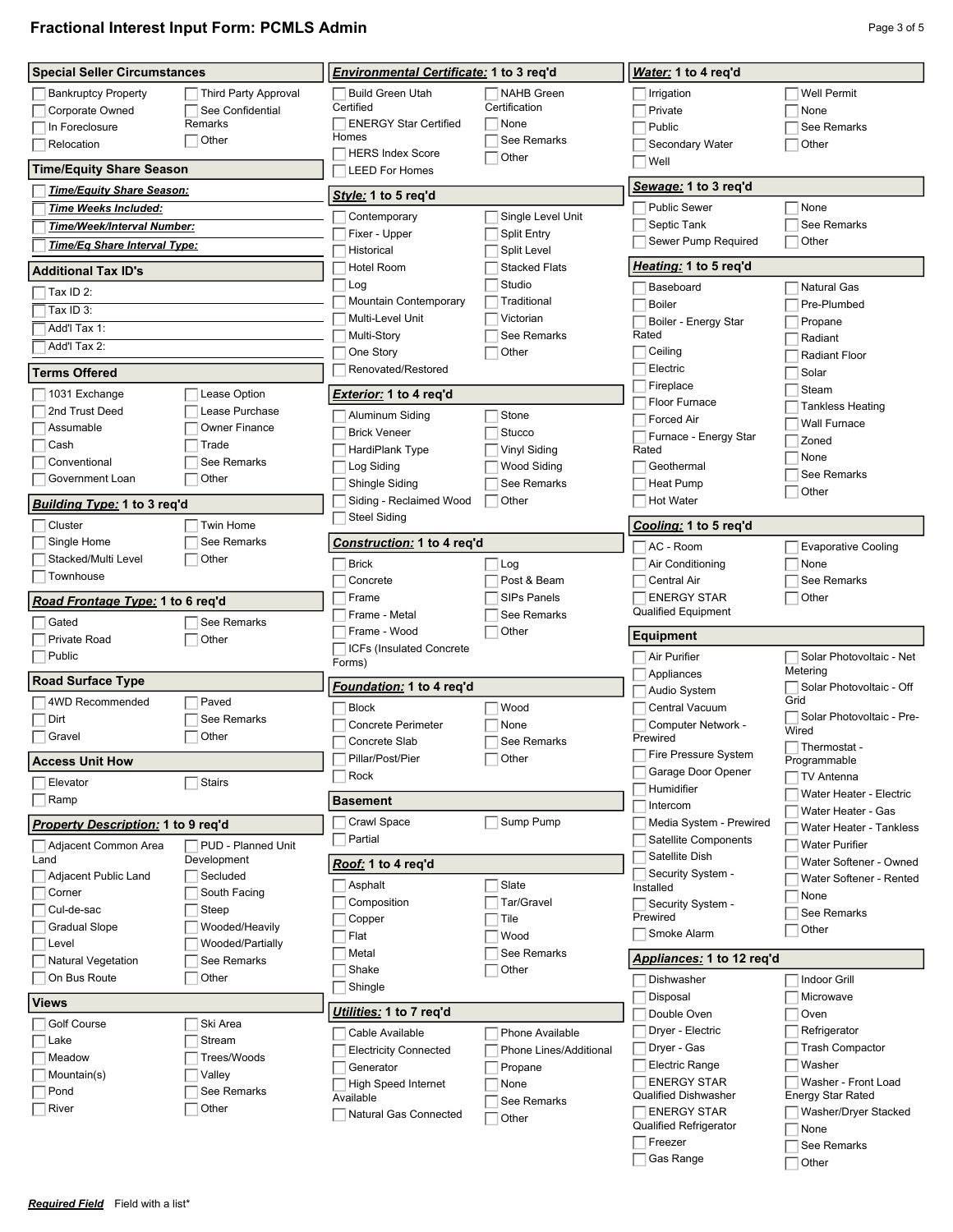## **Fractional Interest Input Form: PCMLS Admin Page 4 of 5** Page 4 of 5

| <b>Interior Features</b>         |                                                                     | <b>Dining Area</b>                                                                                                                                                             |                               | <b>Recreation Access</b>                  |                                  |
|----------------------------------|---------------------------------------------------------------------|--------------------------------------------------------------------------------------------------------------------------------------------------------------------------------|-------------------------------|-------------------------------------------|----------------------------------|
| Ceiling Fan(s)                   | Pantry                                                              | <b>Breakfast Bar</b>                                                                                                                                                           | Informal Dining               | Creek/River Front                         | Ski Easement - Access            |
| Ceiling(s) - 9 Ft Plus           | Pool - Indoor                                                       | <b>Breakfast Nook</b>                                                                                                                                                          | Semi-Formal Dining            | Golf Course Hole # (See                   | Ski Into Project                 |
| Dual Flush Toilet(s)             | Sauna                                                               | Eat-in Kitchen                                                                                                                                                                 | See Remarks                   | Remarks)                                  | Ski Out of Door                  |
| Dumbwaiter                       | Ski Storage                                                         | <b>Formal Dining</b>                                                                                                                                                           | Other                         | □ Hike/Bike Trail -                       | Ski Out of Project               |
| Electric Dryer Hookup            | Skylight(s)                                                         |                                                                                                                                                                                |                               | Adjoining Project                         | Ski Slope - Named Trails         |
| Elevator                         | Solar Light Tube(s)                                                 | <b>Other Rooms</b>                                                                                                                                                             |                               | Hike/Bike Trail -                         | Ski to Door                      |
| <b>Fire Sprinklers</b>           | Spa/Hot Tub                                                         | Add'l Bath(s) - Rough In                                                                                                                                                       | Ski Prep Room                 | <b>Adjoining Property</b><br>Horse Trail  | See Remarks                      |
| Furnished - Fully                | Steam Room/Shower                                                   | Attic                                                                                                                                                                          | Solarium/Sun Room             |                                           | Other                            |
| Furnished - Partially            | Storage - Interior                                                  | <b>Basement</b>                                                                                                                                                                | Storage                       | Lake Front                                |                                  |
| Gas Dryer Hookup                 | Vaulted Ceiling(s)                                                  | Fitness Room                                                                                                                                                                   | Study/Office/Den              | <b>Association Fees Included</b>          |                                  |
| Jetted Bath Tub(s)               | Washer Hookup                                                       | <b>Great Room</b>                                                                                                                                                              | <b>Utility Room</b>           | Amenities                                 | Reserve/Contingency              |
| Lock-Out                         | Wet Bar                                                             | Greenhouse                                                                                                                                                                     | Wine Cellar                   | Cable TV                                  | Fund                             |
| Lower Level Walkout              | None                                                                | Home Theater                                                                                                                                                                   | Workshop                      | Com Area Taxes                            | Security                         |
| Main Level Master                | See Remarks                                                         | Loft(s)                                                                                                                                                                        | None                          | Electricity                               | Sewer                            |
| Bedroom                          | Other                                                               | Lower Level                                                                                                                                                                    | See Remarks                   | Firewood                                  | <b>Shuttle Service</b>           |
|                                  |                                                                     | Lower Level w/Walkout                                                                                                                                                          | Other                         | Gas                                       | Snow Removal                     |
| <b>Flooring</b>                  |                                                                     | Garage Type: 1 to 8 reg'd                                                                                                                                                      |                               | Insurance                                 | Telephone - Basic                |
| Bamboo                           | <b>Reclaimed Wood</b>                                               |                                                                                                                                                                                |                               | Internet - High Speed                     | Water                            |
| <b>Brick</b>                     | Stone                                                               | Attached                                                                                                                                                                       | Rec Vehicle Garage            | <b>Maintenance Exterior</b>               | See Remarks                      |
| Cork                             | Tile                                                                | Detached                                                                                                                                                                       | Sink                          | <b>Maintenance Grounds</b>                | Other                            |
| Linoleum                         | Vinyl                                                               | Floor Drain                                                                                                                                                                    | None                          | <b>Management Fees</b>                    | None                             |
| Marble                           | Wood                                                                | <b>Heated Garage</b>                                                                                                                                                           | See Remarks                   |                                           |                                  |
|                                  |                                                                     | <b>Hose Bibs</b>                                                                                                                                                               | Other                         | <u>Assessments:</u> 1 to 4 req'd          |                                  |
| <b>Exterior Features</b>         |                                                                     | Oversized                                                                                                                                                                      |                               | Yes                                       | Transfer Fee - Seller            |
| Balcony                          | Patio(s)                                                            | Garage Spaces:                                                                                                                                                                 |                               | <b>Buyer Pays</b>                         | Pays                             |
| Deck(s)                          | Pool - Outdoor                                                      | <b>Other Park Type</b>                                                                                                                                                         |                               | Seller Pays                               | None                             |
| Drip Irrigation                  | Porch                                                               |                                                                                                                                                                                |                               | Split 50/50                               | See Remarks                      |
| Gas BBQ                          | Ski Storage                                                         | Assigned                                                                                                                                                                       | Off Street - Unassigned       | Transfer Fee - Buyer                      | Other                            |
| Gas BBQ Stubbed                  | Spa/Hot Tub                                                         | Unassigned                                                                                                                                                                     | <b>Rec Vehicle</b>            | Pays                                      |                                  |
| <b>Heated Driveway</b>           | Storage - Outdoor                                                   | Underground                                                                                                                                                                    | <b>Street</b>                 | <u>Showing Instructions:</u> 1 to 9 req'd |                                  |
| <b>Heated Walkway</b>            | Tennis Court(s)                                                     | <b>Attached Carport</b>                                                                                                                                                        | None                          |                                           |                                  |
| Landscaped - Fully               | <b>Wheel Chair Access</b>                                           | Carport                                                                                                                                                                        | See Remarks                   | 24 Hour Notice<br>Appreciated             | Key in Listing Office            |
| Landscaped - Partially           | None                                                                | Detached Carport                                                                                                                                                               | Other                         | 24 Hour Notice Required                   | Leave Message/Show               |
| Lawn Sprinkler - Full            | See Remarks                                                         | <b>Guest Parking</b>                                                                                                                                                           | Off Street                    | Alarm                                     | Listing Agent Must be<br>Present |
| Lawn Sprinkler - Partial         | Other                                                               | Off Street - Assigned                                                                                                                                                          |                               | <b>Appointment Necessary</b>              | Occasional Use                   |
| Lawn Sprinkler - Timer           |                                                                     | Parking Spaces:                                                                                                                                                                |                               | Call List Agent                           | <b>Pets Present</b>              |
| Fencing                          |                                                                     | <b>Common Area Amenities</b>                                                                                                                                                   |                               | Call Management                           | Special Key Box Code             |
|                                  |                                                                     |                                                                                                                                                                                |                               | Call Owner                                | Required (CBS Code)              |
|                                  |                                                                     |                                                                                                                                                                                |                               |                                           |                                  |
| Full                             | Partial                                                             | Clubhouse                                                                                                                                                                      | Pool - Outdoor                |                                           | <b>Under Construction</b>        |
| <b>Disability Features</b>       |                                                                     | Elevator                                                                                                                                                                       | <b>Rec Vehicle/Boat</b>       | Call Tenant                               |                                  |
|                                  |                                                                     | <b>Fire Sprinklers</b>                                                                                                                                                         | Storage                       | Gated                                     | Vacant<br>None                   |
| Accessible Approach<br>with Ramp | <b>ADA Accessible</b>                                               | <b>Fitness Room</b>                                                                                                                                                            | Sauna                         | Hidden Key                                | See Confidential                 |
| Accessible Doors                 | <b>Light Switches</b>                                               | Hot Tub                                                                                                                                                                        | <b>Security Service</b>       | Key Box - Contractor                      | Remarks                          |
| Accessible Full Bath             | Stair Lift                                                          | <b>Laundry Facilities</b>                                                                                                                                                      | Security System -<br>Entrance | Key Box - PCBR                            | Other                            |
| Accessible Kitchen               | None                                                                | <b>Night Rental Allowed</b>                                                                                                                                                    | Shuttle Service               | Key Box - WFR Boards                      |                                  |
| Adaptable Bathroom               | See Remarks                                                         | Onsite Management                                                                                                                                                              | Ski Storage                   | <b>Room Totals</b>                        |                                  |
| Walls                            | Other                                                               | Pets Allowed                                                                                                                                                                   | Steam Room                    | Dining Room:                              |                                  |
|                                  |                                                                     | Pets Allowed w/                                                                                                                                                                | <b>Tennis Courts</b>          |                                           |                                  |
| <b>Fireplaces</b>                |                                                                     | <b>Restrictions</b>                                                                                                                                                            | None                          | Family Room:                              |                                  |
| Gas                              | Wood Burning Stove                                                  | Pets Not Allowed                                                                                                                                                               | See Remarks                   | Fireplace:                                |                                  |
| Gas Starter                      | None                                                                | Pool                                                                                                                                                                           | Other                         | Great Room:                               |                                  |
| Insert                           | See Remarks                                                         | Pool - Indoor                                                                                                                                                                  |                               | Kitchen:                                  |                                  |
| <b>Pellet Stove</b>              | Other                                                               |                                                                                                                                                                                |                               | Laundry:                                  |                                  |
| Wood Burning                     |                                                                     |                                                                                                                                                                                |                               | Loft:                                     |                                  |
|                                  |                                                                     |                                                                                                                                                                                |                               | Media Room:                               |                                  |
|                                  |                                                                     |                                                                                                                                                                                |                               | Study Office Den:                         |                                  |
|                                  |                                                                     |                                                                                                                                                                                |                               |                                           |                                  |
| <b>Room Information</b>          |                                                                     |                                                                                                                                                                                |                               |                                           |                                  |
| Room Namet                       |                                                                     |                                                                                                                                                                                |                               | Level                                     |                                  |
|                                  |                                                                     |                                                                                                                                                                                |                               |                                           |                                  |
|                                  |                                                                     |                                                                                                                                                                                |                               |                                           |                                  |
|                                  |                                                                     |                                                                                                                                                                                |                               |                                           |                                  |
|                                  |                                                                     | HRoom Name: 3/4 Bath   Additional Baths (Roughed In)   Attic   Basement   Bedroom   Dining Room   Full Bath   Fireplace   Family Room   Fitness Room   Greenhouse   Great Room |                               |                                           |                                  |
|                                  | Solarium/Sun Room   Storage   Utility Room   Wine Cellar   Workshop | Half Bath   Home Theater   Kitchen   Laundry   Loft   Lower Level   Lower Left w/Walkout   Living Room   Loft(s)   Media Room   Other Rooms   Study/Office/Den   Ski Prep Room |                               |                                           |                                  |